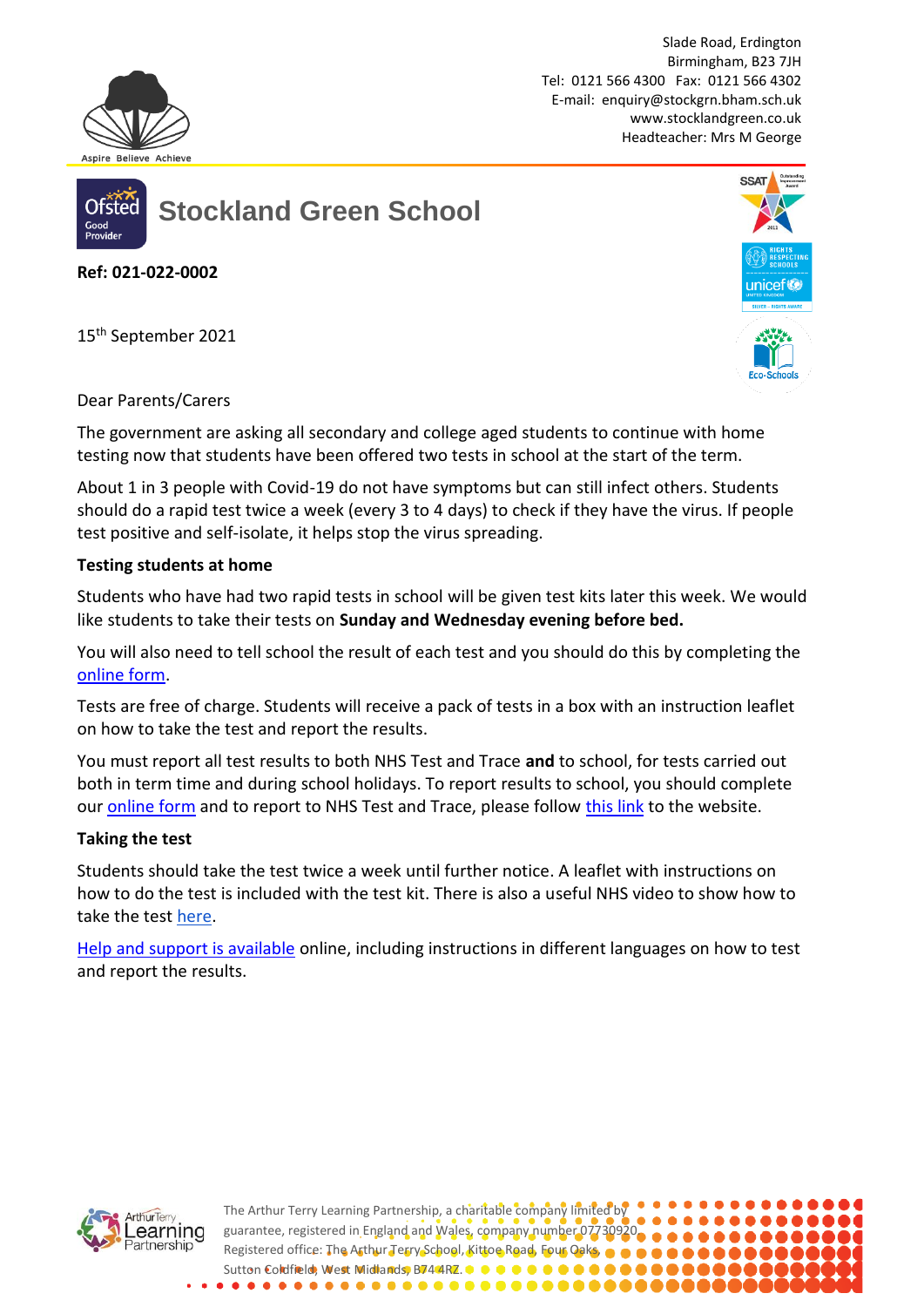There is no need to keep used test equipment after the test result has been reported. All test kit waste can be disposed of in a normal bin (household waste).

Home self-testing does not replace symptomatic testing. If anyone has symptoms of Covid-19, they should self- isolate immediately, book a [PCR test](https://www.gov.uk/get-coronavirus-test%22%20/t%20%22_blank) at a local test site and follow [national](https://www.nhs.uk/conditions/coronavirus-covid-19/symptoms/%22%20/t%20%22_blank)  [guidelines.](https://www.nhs.uk/conditions/coronavirus-covid-19/symptoms/%22%20/t%20%22_blank)

#### **What should you do after taking the test?**

If the rapid flow test result is **positive**, students should:

- self-isolate straight away **–** [check if people you live with need to self-isolate](https://www.nhs.uk/conditions/coronavirus-covid-19/self-isolation-and-treatment/when-to-self-isolate-and-what-to-do/)
- [report rapid lateral flow test result](https://www.nhs.uk/conditions/coronavirus-covid-19/testing/test-results/report-a-rapid-lateral-flow-test-result/) as soon as possible.
- get a PCR test (a test that is sent to a lab) to confirm your result [get a PCR test to check](https://www.gov.uk/get-coronavirus-test)  [if they have Covid-19 on GOV.UK](https://www.gov.uk/get-coronavirus-test)
- Continue to self-isolate until they get the result of the PCR test. Follow the advice you're given when you get the result.

The result of each test, be that positive, negative or void, needs to be reported using the NHS Test & Trace self-report website: [https://www.gov.uk/report-covid19-result,](https://www.gov.uk/report-covid19-result) or by calling the telephone number given in the test kit instruction leaflet if you do not have access to the internet. You will **also** need to tell the school the result of each test using our [online form.](https://docs.google.com/forms/d/e/1FAIpQLSe3n7I2N-2X7wporNhrnNwIGDGeKfBqWk0xp5LvUomIrUmUGg/viewform)

If the result of the test at home is **unclear (void),** a second test should be done.

If the result of the test at home is **negative,** students can continue to come to school as normal.

If anyone in your household gets symptoms of the virus they should follow [national guidelines](https://www.nhs.uk/conditions/coronavirus-covid-19/symptoms/) on self-isolation and testing.

# **Why take part**

Taking part in testing is voluntary and all students will be able to attend school whether they take part in testing or not. We are strongly encouraging all students to take part. Testing at home will allow your child and other students to attend Stockland Green School as safely as possible. Please contact the school office if you have any questions or concerns about home testing.

> The Arthur Terry Learning Partnership, a charitable company limited by guarantee, registered in England and Wales, company number 07730920. Registered office: The Arthur Terry School, Kittoe Road, Four Oaks,  $\bullet \bullet$ Sutton Coldfield, West Midlands, B74 4RZ.

> > $0.0000000000$

Thank you for your continued support.

Mrs George **Headteacher**

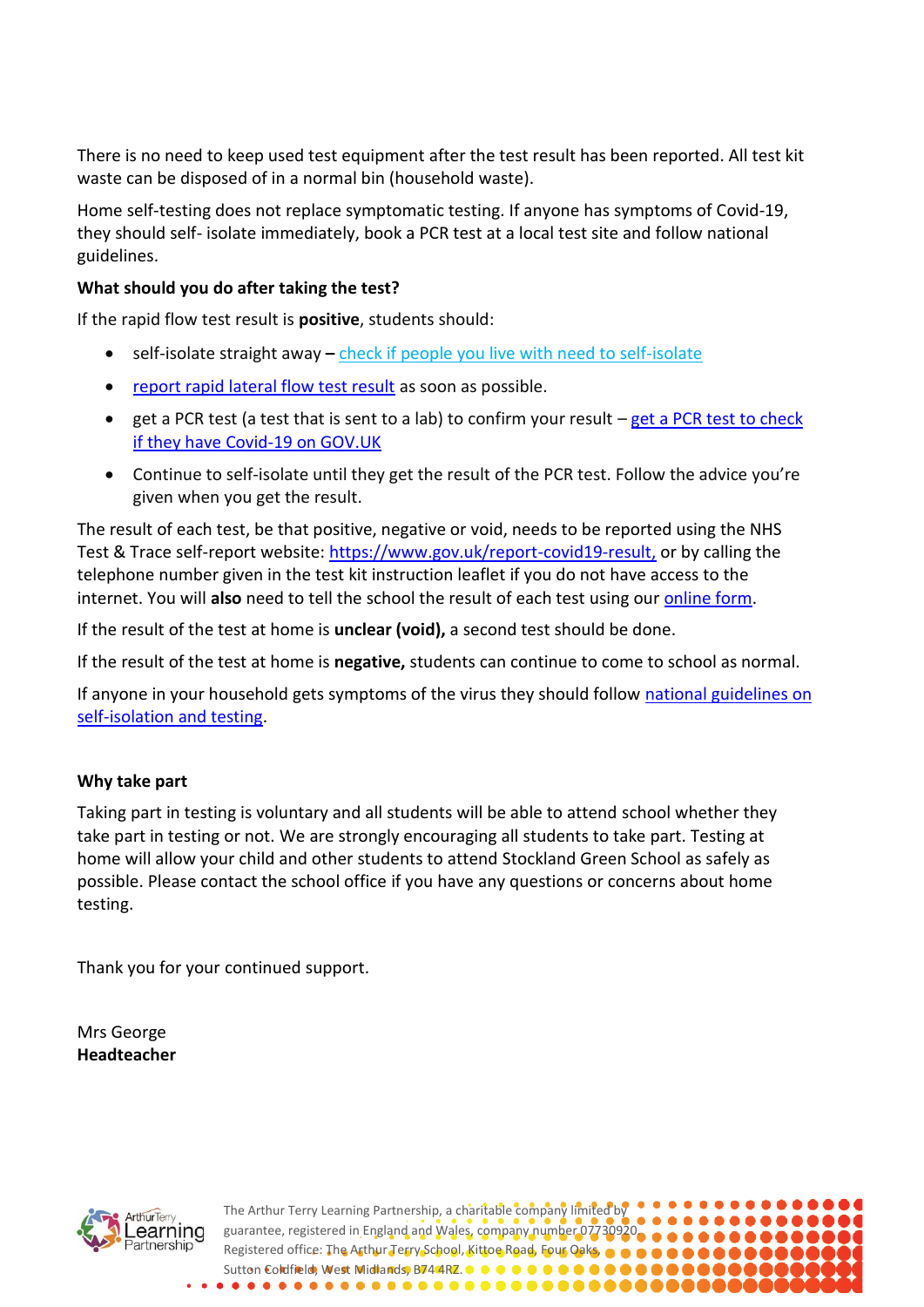# *Some frequently asked questions*

# **Do I need to give consent?**

Students and parents do not give written consent to take part in the home testing programme. Participation in home testing is optional and consent is given by opting to take part.

# **Can my child take the test themselves?**

Students aged 12-17 should do the test themselves with adult supervision. The adult may help the student to take the test if they need support.

Students aged 11 must be tested by an adult and the adult must report the result.

# **My child has already tested positive for COVID-19. Do they still need to do the tests at home?**

If someone has recently (within 90 days) had a positive PCR test for COVID-19, they are likely to have developed some immunity. Individuals are exempt from testing by both PCR and LFD within 90 days of a positive PCR test, unless they develop new symptoms.

If individuals choose to take an LFD test after the isolation period and they test positive, they will still be required to self-isolate for 10 days, or longer if symptomatic.

# **Reporting problems or issues with testing**

If there is an issue with the test kit, for example something is missing, please report it by calling **119** and please also tell us in school.

If an accident or injury happens whilst using the test kit, please seek medical care by calling 111 (or 999 if it is an emergency). Please also report what happened using this website: <https://coronavirus-yellowcard.mhra.gov.uk/>

# **What type of tests will be used?**

Lateral Flow Device (LFD) tests are used in the home testing kits.

# **Can I or someone else in my household use a test kit sent home from school?**

No, but anyone who does not have symptoms can get regular rapid lateral flow tests to check for Covid-19 and you can order tests to do at home in the following ways:

- You can get rapid lateral flow test kits sent to your home [Order rapid lateral flow home](https://www.gov.uk/order-coronavirus-rapid-lateral-flow-tests)  [test kits on GOV.UK](https://www.gov.uk/order-coronavirus-rapid-lateral-flow-tests)
- Pick up tests from a pharmacy. You can collect up to 2 packs of 7 rapid tests from a local pharmacy - [Find a pharmacy near you where you can collect rapid tests](https://maps.test-and-trace.nhs.uk/)

(Please note - From 4 October 2021, you'll need a collect code when you pick up your tests from pharmacies. A collect code matches your details to the test kits you collect from a pharmacy.) This service will be available from 1 October 2021.)

• Pick up tests from test sites. Some test sites have stopped providing home test kits for collection. But you'll still be able to pick up tests from collection points run by community organisations, like libraries – [Find a test collection point near you](https://maps.test-and-trace.nhs.uk/)



The Arthur Terry Learning Partnership, a charitable company limited by guarantee, registered in England and Wales, company number 07730920. Registered office: The Arthur Terry School, Kittoe Road, Four Oaks,  $\bullet \bullet \bullet \bullet$ Sutton Coldfield, West Midlands, B74 4RZ.